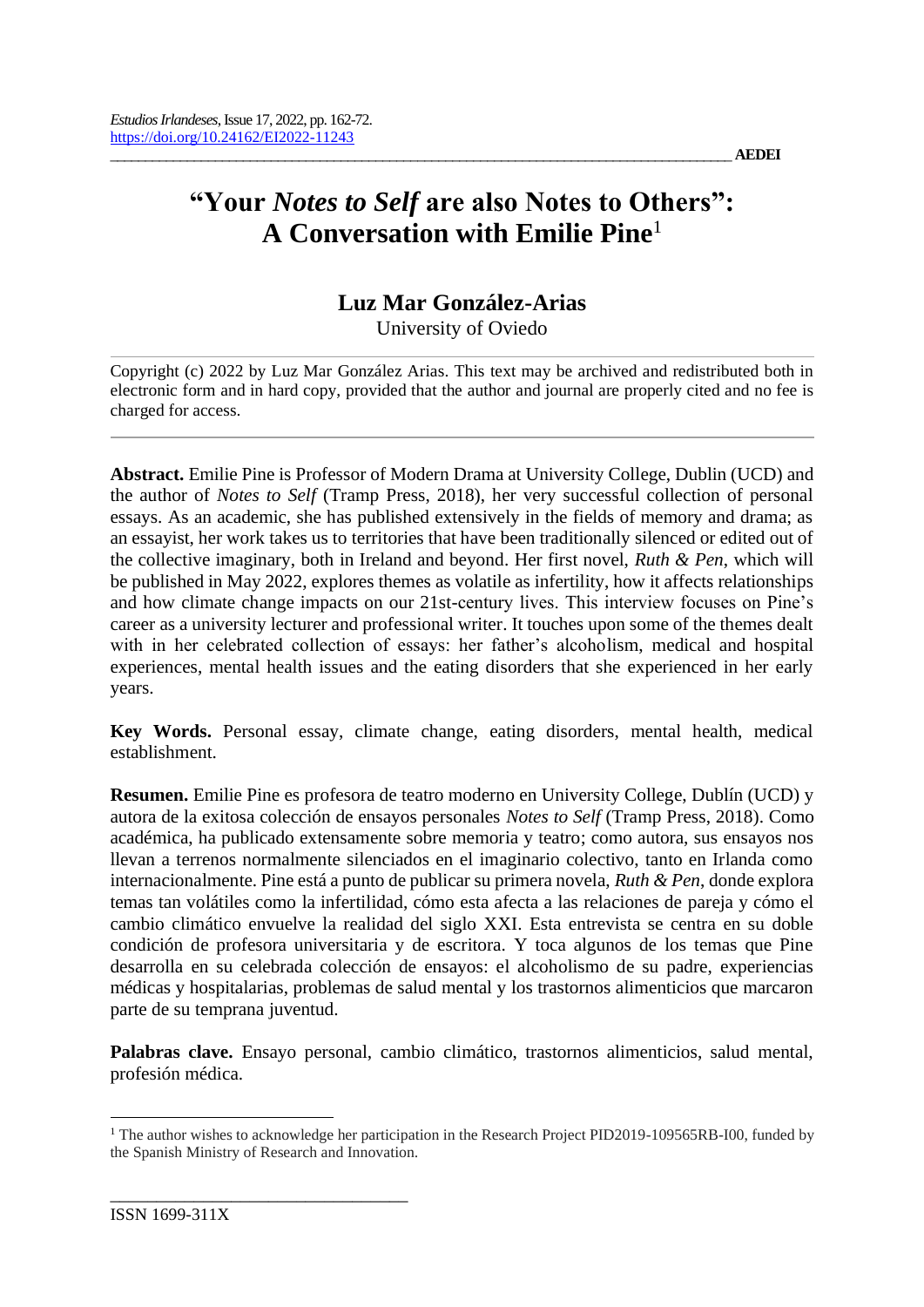I first met Emilie Pine in 2013 at a conference on memory and trauma<sup>2</sup> that she organised at University College, Dublin. In the truly beautiful keynote lecture that Kali Tal gave on that occasion, she defined trauma as anything that goes against the expected narrative. No matter how private or insignificant for the community, whatever breaks the plotline you had envisaged for your own life can qualify as trauma. Historically, we are accustomed to displays of national and international wounds but when our hearts, souls or bodies are broken at a personal level we tend to go down the road of silence. Not Emilie Pine. Not in *Notes to Self* (2018), her first collection of personal essays where she deals with issues that have traditionally been considered taboo, often "for reasons to do with failure and shame" (Kellaway). Alcoholism, infertility, menstruation, rape and depression are some of the themes that Pine dives into with brutal honesty in her book. As Martina Evans contends in her review of *Notes to Self* for *The Irish Times*, this is "the kind of book you want to give to everyone". It is also partly responsible for the current popularity of the genre of the personal essay in Ireland, it has been translated into various languages (including Spanish) and it has been the recipient of numerous awards, among them the Sunday Independent Newcomer of the Year (2018), the An Post Irish Book of the Year (2018) and the Butler Literary Award (2018). Before the national and international success of *Notes to Self*, Emilie Pine was already known in the field of Irish Studies as an accomplished scholar. She teaches Modern Drama at UCD, and now divides her writing time between the scholarly and the creative. Her first novel, entitled *Ruth and Pen*, will be published by Hamish Hamilton, the UK publishers of *Notes to Self*, in May 2022. The following conversation is about all of the above. The past. The present. Also the future.

#### **Luz Mar González-Arias: Shall we start with what is happening right now in your writing life? You've just finished your first novel. Is it too early to disclose some information about it?**

Emilie Pine: No, I'm happy to talk about it. So, after writing, effectively, a memoir in essay form, I knew two things: I knew that I wanted to keep writing because it had given me something that I wasn't getting from any other part of my life, both academic and personal, but I also knew that I didn't have anything left in me to write about myself. So I really wanted to write about other characters for a change! I'd had the idea for a story about a woman who in many ways seems very like me but had gone on a different journey.

#### **LMGA: In your writing there's definitely a pull towards the autobiographical that goes beyond the personal essay. In a way everything that we write is and is not autobiographical, isn't it? The story may not be exactly what happened to you but it went through your head and it is inspired by something that happened in your life in one way or another.**

EP: Exactly. One of the things I think about autobiographical writing is that through it you gain insight into yourself and you really learn what the narrative is because our lives don't really have beginnings, middles and ends, but writing does, whether it's an essay or a novel. And so, I had realised through writing about my own life that, for my partner and I, when we were trying to have children, and then we decided to stop, that decision set us free. It was a very difficult decision and it's very difficult to live with sometimes, but it really was a liberation from so much of the fear and stress I was living with.

<sup>&</sup>lt;sup>2</sup> International Conference on "Memory and Trauma: The Body in Pain in Irish Culture", University College, Dublin (UCD) and Boston College Ireland, 12-13 September 2013.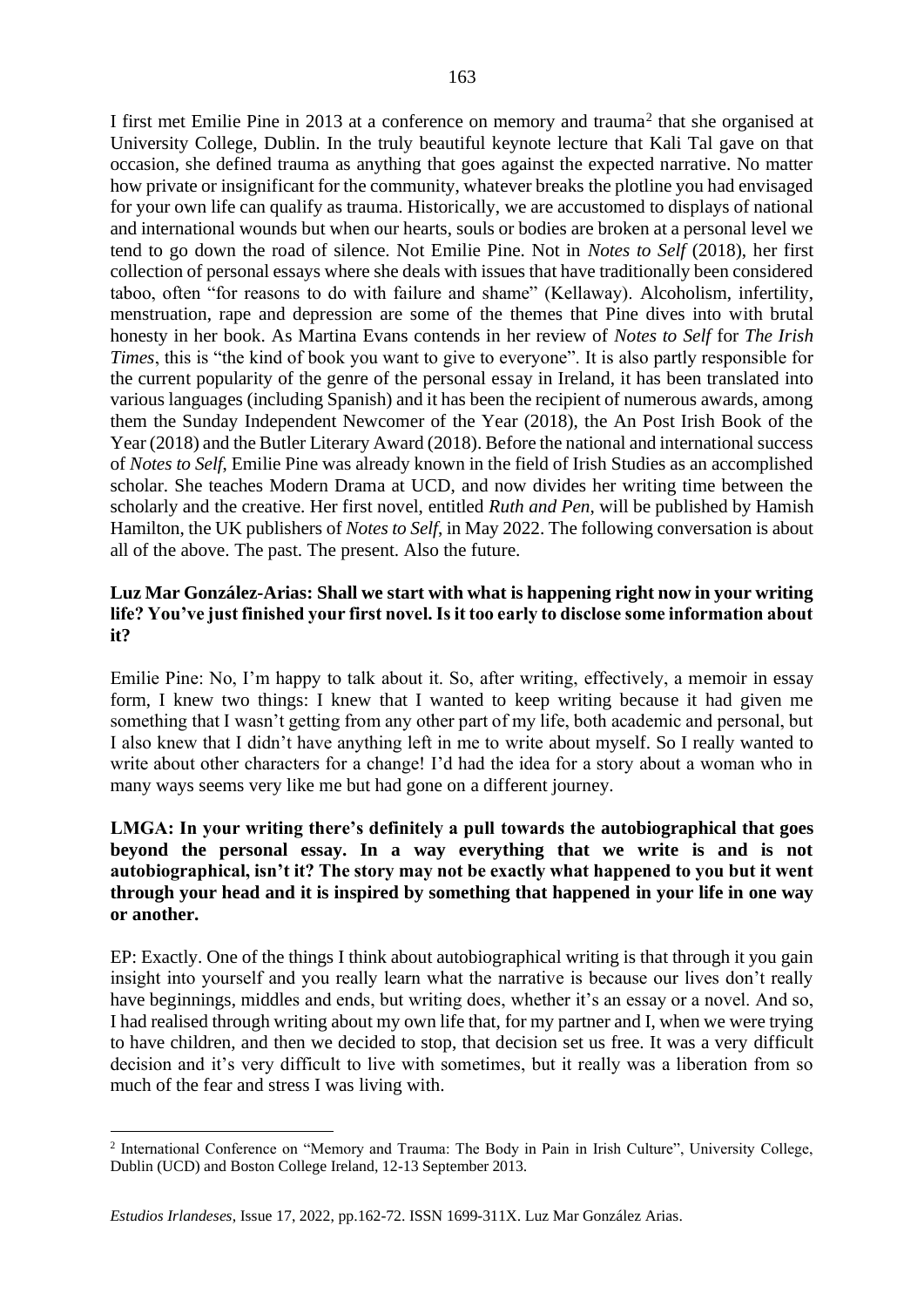*Ruth and Pen* began because I wanted to write somebody else's story, another couple's story, where that decision broke them rather than set them free. I wanted to explore the pain of that. I feel like I was done living the experience, but not done with it imaginatively. And so fiction has been a really wonderful chance for me to write and explore something that's not factual, but it has this emotional truth to it, which is something we talk about as academics all the time. For me, plays, novels and poetry are forms in which we're not looking for history, but we're looking to them for some insight into how people feel about circumstances.

That's a long way of saying that I had the idea for this central female character. – Ruth – who has a fertility journey! But I also didn't want her to be alone, and so it came to me that there would be a teenage girl as well in this novel: Pen (short for Penelope). Pen is a 16-yearold autistic girl who is on a very different journey to Ruth. Ruth may be at the end of her marriage, while Pen is at the beginning of a relationship with her best friend Alice. And so we have these two characters, and the novel starts with both of them going into the centre of Dublin, and it is set over the course of just one day. So it's two characters wandering around Dublin over the course of one day and crossing paths.

#### **LMGA: That sounds very Joycean to me …**

EP: In a way that was accidental, but as I started writing I thought, you know what, maybe this *is* a good idea. I mean, if Joyce made it work, maybe there is something to it! And also, I work in UCD and Joyce is a UCD alumnus. And I was just thinking about how we connect to different texts and authors. I've taught intertextuality, so I was interested in finding out how intertexts work not for readers but when you are the one who is writing.

**LMGA: How can you combine your life as an academic with a writing career? Even though writing a scholarly essay is a creative act in its own way, it's necessarily different from writing a novel. Both activities are very monopolising, I would even say obsessive to the point of, sometimes, losing sleep over them because ideas keep coming right up until you actually press the send button (and even after pressing it!). The writing, of whatever kind, often stays alive in our heads. Bearing in mind that, as scholars, we often have an excessive workload and constantly looming deadlines, as you discuss in "This Is Not on the Exam" (157-81), your final essay in** *Notes to Self***, I wonder what your secret to combining both careers so successfully is.**

EP: The secret is I don't. To write this novel, I took a year off my job in UCD. I had a research sabbatical and I took the rest of the year off unpaid to write the novel. And it wasn't just about writing, for many reasons I had to step away. I just had hit a wall where I couldn't do everything. And the big thing for me has been since I went back to work, because I took the academic year of 2019-20 off, so into the beginning of the pandemic, and when we went back all the teaching was online and via Zoom, which was just very draining. But I really had to start thinking "Okay, how do I live like this?", because I don't want that year to be the only year that I can write.

And I realised that the only answer for me is that by trying to do everything, I was impoverishing myself. I always thought by adding more to my to-do list I was adding to my life and being some kind of superhuman but, actually, I was taking myself away from the things I really care about. And if I try to do five things, I will spread myself far too thinly. If I do two things, I can actually give myself to them and they get better as a result. Of course, that is really hard during a teaching term when one of the things I really want to give myself to is teaching and my students. But I find if I see teaching as a kind of creative energy and a way for me to think through emotions and thoughts and intellectual challenges, and to foster that in my students as well and to support them, then that is enormous, that brings a lot of energy back.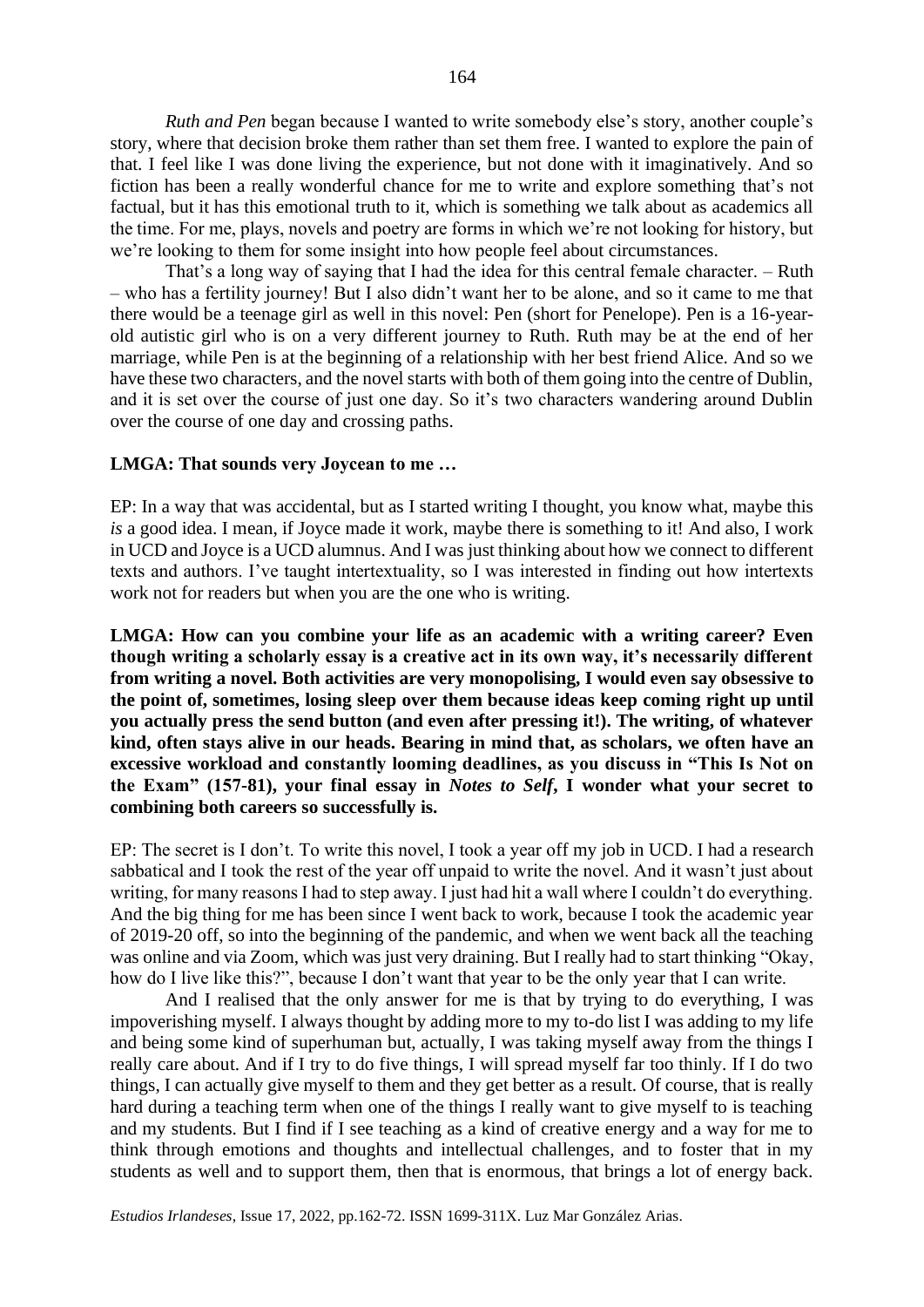And if I do that four days a week, you know, maybe I'll magically get my next book written on Friday afternoons (*laughs*).

**LMGA: Definitely, when you have fewer things to do you can give yourself to those activities and enjoy them to the full. I think enjoyment is a really important factor to bear in mind because we have these privileged jobs, supposedly vocational, but most of the time we have too much on our desks – too much administration, too many deadlines, too much pressure – and we can end up with burnout. When reading your essays, particularly "This Is Not on the Exam", I felt that your** *Notes to Self* **were actually "notes to others", especially women academics, whose age and looks are often commented on.**

EP: You know, I never want to give myself to administration, ever, but inevitably we have to! Anyway, on your other point, I am still asking how can our age or looks be a relevant part of any academic conversation?

**LMGA: There are many medical issues in** *Notes to Self***, for example depression in academia. Mental health issues are not discussed sufficiently, partly because there is this shame attached to them, this embarrassment, as if you were weak. In "This Is Not on the Exam" you touch upon the depression that comes out of an excessive workload – the emphasis on productivity rather than on reflection that our jobs often imply. And although you touch upon it, you don't deal with this darkness in depth. Would you consider writing more about that?**

EP: This is interesting because that final essay was for me **–** although it might not seem it to people outside of academia **–** the biggest risk of the work that I published, because I felt like I was potentially undermining myself professionally by talking about my feelings about my job, and talking about depression, and talking about being perceived as young, and so on. But really the response to it has been extraordinary from other academics **–** and outside of our industry as well **–** but particularly from academics, who say "Yeah, that's exactly what my life looks like and thank you for saying it".

One of the reasons I felt slightly guilty about publishing it is that I'm so privileged because I have a permanent job. I have many colleagues, and I'm guessing it is the same in Spain as well, who are working incredibly precariously, on really short-term contracts, and who are having to work in multiple institutions in order to pay the rent **–** because rents are incredibly high in Dublin and across Ireland. And I just think of how they don't have space for depression. They don't have space for mental health issues, and yet they work in contexts that make it almost guaranteed that they will encounter these problems. I feel enormously responsible for that as a member of a community where some people are doing exactly the same job as me and being paid on a completely different payscale, and not because I have been promoted or anything like that, but purely because we were hired at different historical moments. The inequality of that really strikes me. Perhaps I could find a way to write about that, without appropriating anybody else's experience, though really Deirdre Flynn's essay, "On Being Precarious", published in the *Irish University Review* in 2020, said it all better than I could.

One thing I would say about autobiographical writing is that people often ask me "Oh, you are so honest. Why did you decide to be so honest?" And that slightly confuses me, because if I'm going to do it, I'm going to be completely honest, I don't see a point in doing it otherwise. But in the wake of *Notes to Self*, I do need to think about where my boundary is around my life. I think that there is an expectation, particularly for women writing about their experiences, that because they're talking about their lives, then everything is fair game, and now they are public property in some way. Part of the process for me, after the incredible and extraordinary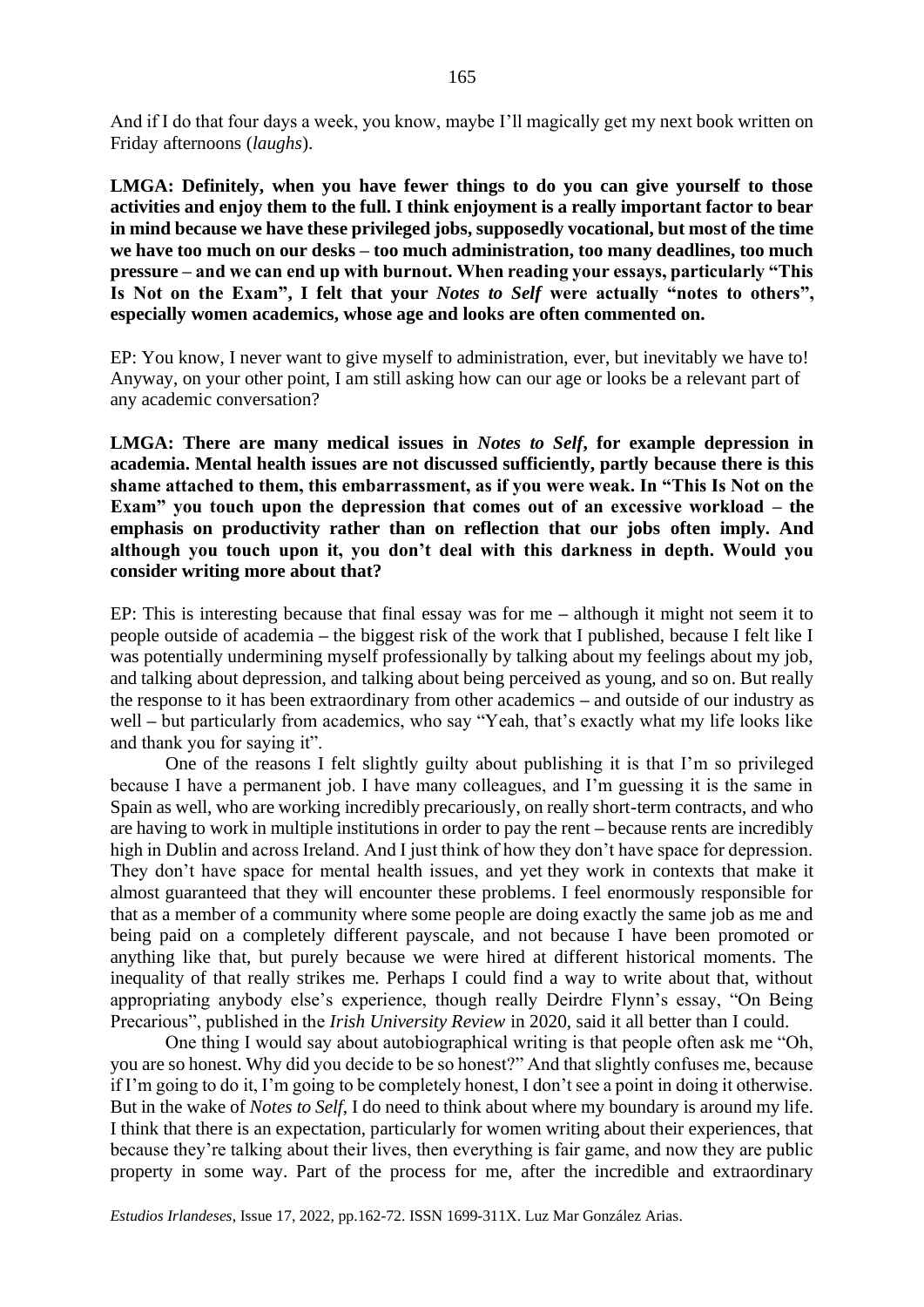experience of people's response to *Notes to Self,* has been to reinstate some boundaries, to work out what I want to share. All of which is to say, I'm not sure that I will write more about my own experience of depression because it feels that to do so would bring me back into it potentially, and I think part of the act of care, and part of the act of self-care, is to say this is actually where my privacy starts and it is important. And, of course, as well as that, there are other stories to hear, other experiences that should be seen, that's the writing I want to read now.

**LMGA: What you have just said about boundaries links with writing as a form of exposure, particularly in the case of personal essays. You wrote this very honest book,**  *Notes to Self***, and you opened up certain parts of your life to us as if you were opening a window and we are allowed to look in. But then you had to go back to lecturing, to your students, many of whom may have read** *Notes to Self***. Did you feel too exposed**?

EP: I have only had really positive responses from students, who have been incredibly kind and generous. One of the common themes in their response is that they have gone through, or are going through, some of the similar things that are in *Notes*, and they find it surprising, and reassuring, that one of their professors has had this in their life. I think that it made me realise something about being a teacher and that, yes, obviously boundaries are important **–** and, absolutely, when I'm teaching, I'm not bringing my life into the classroom **–** but I think it's really important that students see their teacher model the kind of ethical issues that we are often discussing in class. For me to say "I'm vulnerable, and have found life really challenging at different times" is hopefully a really positive signal to send to students because when you are going through something like that you can feel so alone. I also find students incredibly diverse and surprising in the ways they respond. I think a lot of them have no idea that I wrote this book, which is totally fine with me, but with the ones who have, I've had some really interesting conversations. And I'm really grateful for that.

**LMGA: There is a lot of interest in the genre of the personal essay at the moment in Ireland. Sinéad Gleeson's** *Constellations* **(2019), Ian Maleney's** *Minor Monuments* **(2019), your own** *Notes to Self* **(2018) are among the best-selling books of the past few years. You were even interviewed for** *El País* **(Fernández Abad), which is one of the most widely read newspapers in Spain, about your debut collection. Is there any particular reason why this genre is so suited to the present?**

EP: I'm not sure that there is a particular social or cultural answer to that question. The personal essay, as you know, was already such a huge genre in American writing, particularly led by women writers. The editors of Tramp Press, who published and commissioned *Notes to Self,*  saw that, as a trend, the personal essay was very strong in North America, but the same wasn't being seen in Ireland. So I think much of the credit has to go to Tramp Press, not just for publishing *Notes* but for continuing to publish essays. There's also *The Dublin Review*, which is edited by Brendan Barrington and has a really strong tradition of publishing essays, Sinéad Gleeson's and Doireann Ní Gríofa's work for example.<sup>3</sup> *The Stinging Fly* and *Granta* as well are obviously really important venues. Those journals have fostered not only writers, but also an audience for essays and creative non-fiction.

We do have a kind of fascination with "the real" at the moment, but it's not just a literary trend. It's building on an important tradition of being interested in unheard stories. For example,

166

<sup>3</sup> Poet and essayist Doireann Ní Gríofa is the author of the celebrated *A Ghost in the Throat* (Tramp Press, 2020), a book that moves between the autobiographical and the fictional.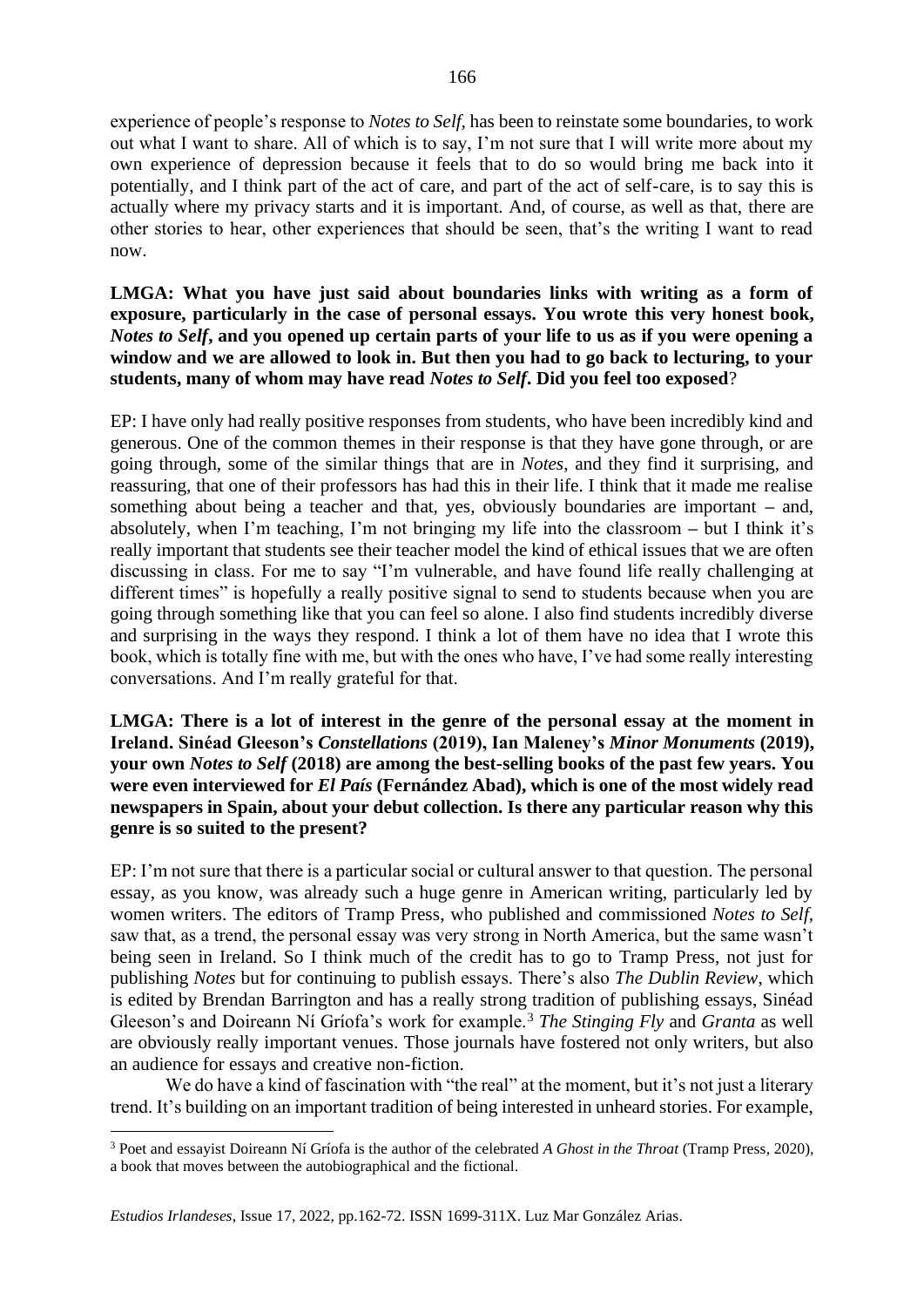if we think of the memoir boom in the 1990s, obviously Nuala O'Faolain's *Are You Somebody?* (1996) and Seamus Deane's autobiographical novel, *Reading in the Dark* (1996), spring to mind as opening up all kinds of silences. I would say that reading O'Faolain's work changed how I felt about being an Irish woman. And we can put those individual narratives next to all the stories in the 1990s that came out about institutional abuse, including Louis Lentin's *Dear Daughter* (1995) and Mary Raftery's *States of Fear* (1999). Those real-life stories changed how Irish people thought about society and vulnerability and the Catholic Church. More recently, I think of how the abortion and the equal marriage referendum campaigns were successful because they told real people's stories. So, all this talk about how we live in a fake-news world, well, maybe we don't. Maybe the majority of us have a really strong sense of what is real and a really strong need for it. And we listen and respond to it. I think that is a really positive sign about where Ireland is.

#### **LMGA: Did the writing routine you had for** *Notes to Self* **change when writing your novel?**

EP: Yes, definitely. I wrote *Notes to Self* like a crazy person because I was working full time and I wrote it on planes, I wrote it on trains. It's one of the jokes with the title: I actually wrote it on everything. So I have bits of it on the back of envelopes, bus tickets, notes on my phone. The post-it note as a literary form. With *Ruth & Pen* it was completely different. The writing of the novel was just a joy in comparison because I sat down! My goal was to write four mornings a week. I am a morning person and my goal was to write in **–** I don't know what you call them in Spain **–** little school copy books for students. They are very small and my goal was to write six pages a day, which felt like progress. I highly recommend the copy books because they're small, and also very flexible so you can push them in your pocket and go to a café and write there.

#### **LMGA: So you're analogic. I can understand the pull towards the notebook. And the enjoyment of the whole process. Did you experience the anguish of the blank page or writer's block at some point? Or was the writing smooth and fluid all the time?**

EP: I think everybody experiences writer's block at some point because there will always be days when you can't do it. But I was so aware that I had such a short amount of time "to be a writer" that it kept me going. Then the pandemic started. In the end, most of the novel was written under lockdown because there was nothing else to do, really. I don't have kids, so I didn't have home-schooling or any other caring responsibility. That is one of those moments when I realised that actually not having kids was an advantage.

#### **LMGA: Did the pandemic impact on your work in terms of theme? Did it influence the development of the novel?**

EP: Actually, it did in two very practical ways. The novel is set on October  $7<sup>th</sup>$ , 2019, which was the first day of the climate justice strike week. I am sure that it happened in Madrid too. It was in Dublin, it was in London, it was in New York, it was in capital cities all across the world, and there were many protest marches. In the novel, both characters become caught up in the march. I was really aware as I was writing about it, how much of the conversation during the pandemic was about COVID-19 as an unforeseen outcome of climate crisis. This is what we are doing to the world and this is the consequence of that. The novel happens before COVID and it doesn't have that influence but to me it made it feel quite urgent, even more urgent to be writing about that. And in the second very practical way, the characters walk around streets that I know really very well but during the lockdown, I couldn't get to them! I couldn't leave my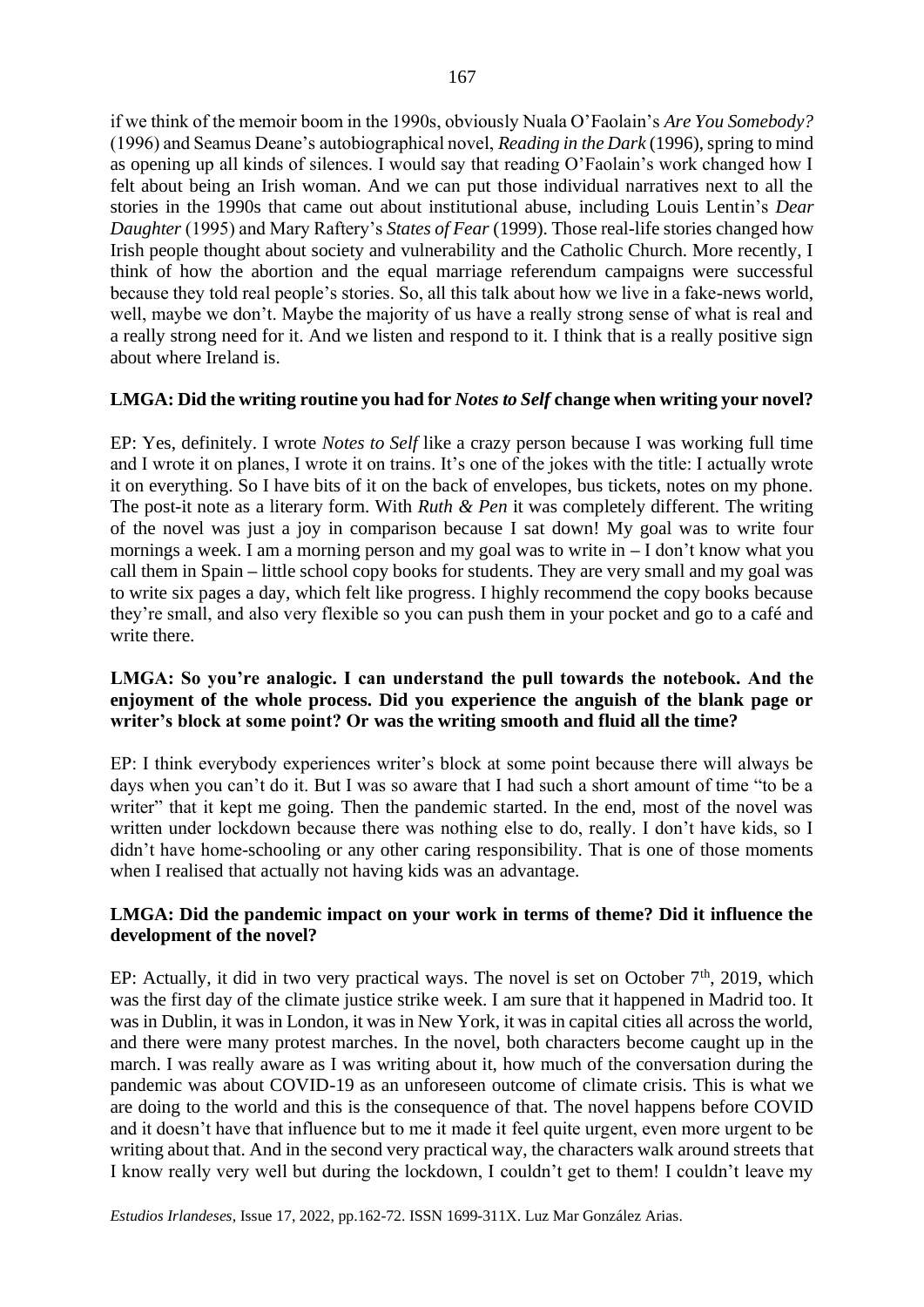house so I couldn't walk the streets, or their routes around the city. So my process was first imagining the city and then having to imagine it further because I couldn't go there, and then after the restrictions lifted, walking the streets in real life and noticing little differences, like "that feels further away than I'd thought". So I was realising the reality of it, asking myself "If you are standing here, can you actually see this thing that I want the character to be looking at?" I had to test it out. It was both a restriction and then also fun, imaginatively.

**LMGA: When I was re-reading** *Notes to Self* **in preparation for this interview, I was thinking of you as both a scholar and a creative writer, which brought to mind Celia de Fréine's "A time in her life", a poem about a selkie woman who moves between land and sea. De Fréine is actually talking about moving between the English and the Irish language. Each time the mythical woman stays on land, she stays a little longer, "knowing a day would come / when she'd have to make a choice" (72). Do you think you will have to make a decision at some point? Or do you think you will be able to find a happy land in-between the creative and the scholarly?**

EP: I published an academic book, *The Memory Marketplace*, in 2020<sup>4</sup> **–** I had finished that really in 2019, but even when you think you're done there's still something to work on! I was also then still editor of the *Irish University Review*, which I loved but it is a labour of love that requires a lot of invisible work. Lucy Collins has taken over as editor now, and she's fantastic. I felt in those years I had very little time to be creative. But I'm lucky as an academic, with a secure job, because I could pivot, and start to prioritise creative writing over research. I am lucky that I have so many great creative writing colleagues at UCD, and from them I saw that it was possible, that one could do it. But it's not instantly achievable! I think maybe my selkie routine might be over the course of years.

I would also love to find a way to write more academic work, but more like myself. I think increasingly there are more and more writers who are doing this, who are moving away from the really quite patriarchal tone of the way that scholarly work has been written. Obviously, if other academics like that style, that's fine. If they want to continue to write like that, that's fantastic, but for me it just feels less and less true. When I write in a scholarly framework in future, I want to bring in teaching, and I want to bring in experience. I write about theatre so I want to bring in the experience of being in the theatre, and I want to have much more of the sense of the everyday as a valid part of how we evaluate literature, because it is part of our lives. Why are we pretending it's separate?

**LMGA: I couldn't agree more. Let's talk about the first essay in** *Notes to Self***, "Notes on Intemperance" (3-33), which is a powerful account of life with an alcoholic father. "It is hard to love an addict", you state, because "the person who loves an addict exhausts and renews their love on a daily basis" (17-18). That is a beautiful way of describing it.** 

EP: I wrote that bit on the back of a bus ticket.

**LMGA: You also describe how you sent the essay to your father before sending it off for publication. I understand why you did it, and the anxious waiting for his response, how important that might have been. In the unlikely, or likely, event that he didn't want that essay to see the light of day, what would you have done?**

<sup>4</sup> Pine, Emilie. *The Memory Marketplace: Witnessing Pain in Contemporary Irish and International Theatre* (Bloomington: Indiana University Press, 2020).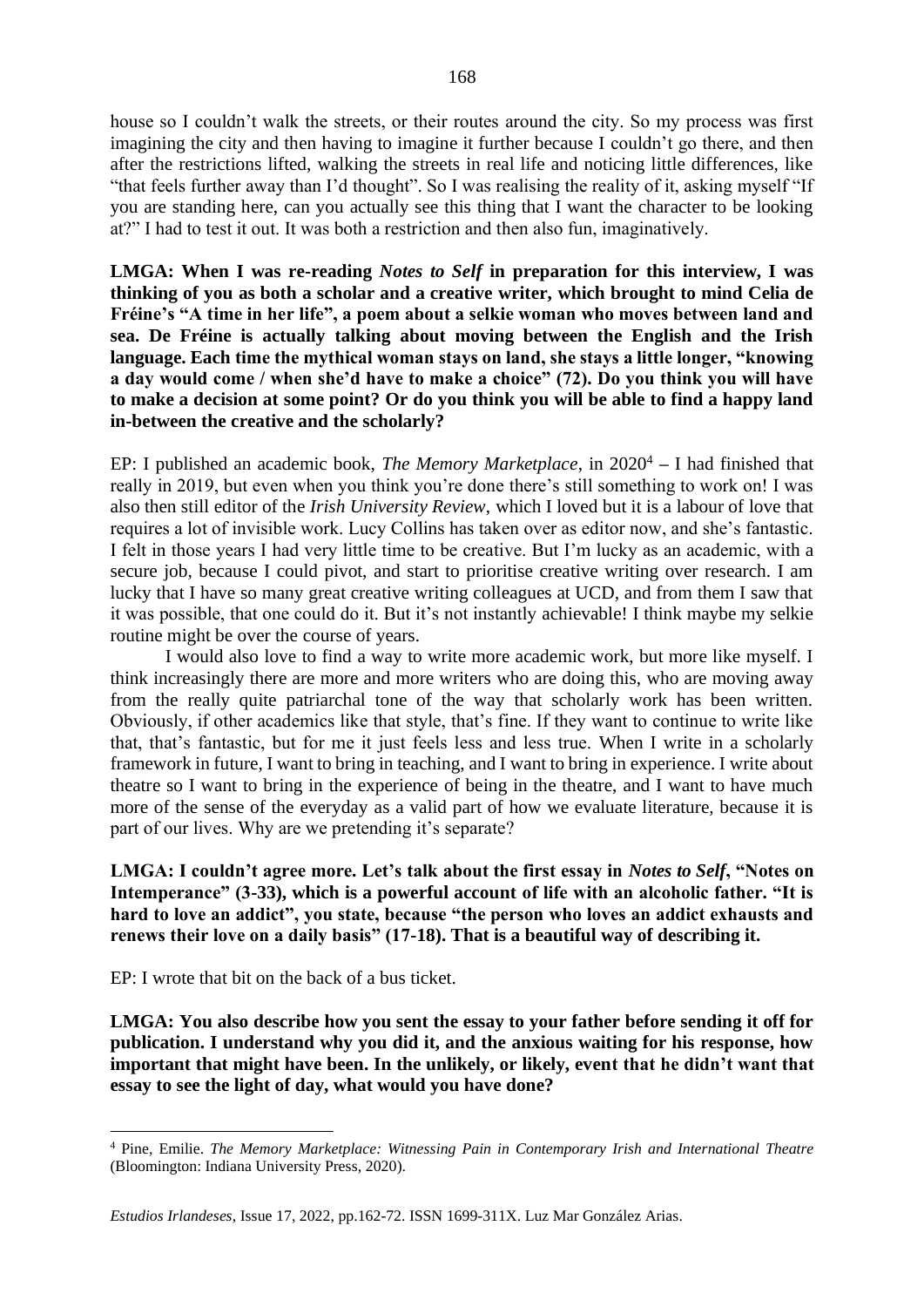EP: I am very lucky that I did not have to make that decision. And it's the same for my whole family. My mother is a very private person, and it was an act of grace for her to give me permission to publish. It would be the last thing she would ever do. I thought it was enormously generous of my whole family to give me the room to take the risk. I also blame them, in a way, because my parents brought me up to believe that writers were people who had the licence to write about all the difficult things. And, well, their lessons were very successful! I have somewhat untraditional parents, my dad in particular. That made for a challenging childhood at times but in a strange way it has made for very happy creative conversations as an adult. My parents both read the novel, in draft as well, and their comments on it were incredibly helpful to me. They were my first readers, and they continue to be, and I love that. It is a whole different kind of relationship as a result.

**LMGA: You also touch upon eating disorders in** *Notes to Self***, in the essay entitled "Something about Me" (119-156). Anorexia, bulimia and compulsive overeating affect primarily young women – although not exclusively – and have been explored in the poetry, narrative and memoirs of a lot of women writers. In Ireland, in particular, Leanne O'Sullivan's debut collection of poetry** *Waiting for My Clothes* **(2004) and Leanne Waters's memoir** *My Secret Life* **(2011), come immediately to mind. In the work of women writers, factors like religion, family relationships, social class or gender violence are often presented as responsible for the onset of the disorder. However, there is the cultural assumption that eating disorders are mainly the result of the beauty stereotypes that we, as a society, are visually saturated with. Do you think this serious problem has been medically and socially simplified?**

EP: I can only talk about my experience of eating disorders, which for me was not in any way about fitting into some kind of beauty myth **–** though it was obviously shaped by that. It was absolutely about feeling out of control and having no agency and no power. I was a child and one of the only things I could control was what I put into my body or didn't. For me the body **–** and this may derive from that context **–** was subjected to the mind in the traditional mindover-body dualism. It was not the body as sinful that drove me to the eating disorder but the body as something to be controlled. Of course, not in any intellectual or conscious way, as I was so young. But I understood food is pleasurable and, as a result, I wasn't going to allow myself that.

Now, as a teacher standing in classrooms with 18 and 19 and 20 year-olds, I very much hope that they are not carrying around the kind of guilt and shame that our generation did. And I think they aren't. I think there is a shift towards the idea of social and cultural progress as being a really positive thing and it's being driven by them, which is fantastic. At the same time, I think that there are still huge self-esteem issues and huge issues to do with vulnerability and mental health and not enough support.

These days people are also incredibly exposed through their social media interactions and I find it, even as someone, you know, with a Facebook account and an Instagram account and a Twitter account, very damaging. We are seeing the long-term effects emerging. It is damaging our attention spans, for example. We are all so terrified of being bored now that it is just easier to pick your phone up.

**LMGA: You mention control, which plays such an important role in the development of eating disorders. I was a ballet dancer long ago. I was never anorexic but I did monitor everything I ate very carefully at that time because we were told dancers had to look anaemic. We did not welcome the body changes that accompany puberty, so it wasn't that difficult to end up going down the road of anorexia nervosa. I'd like to focus now on the**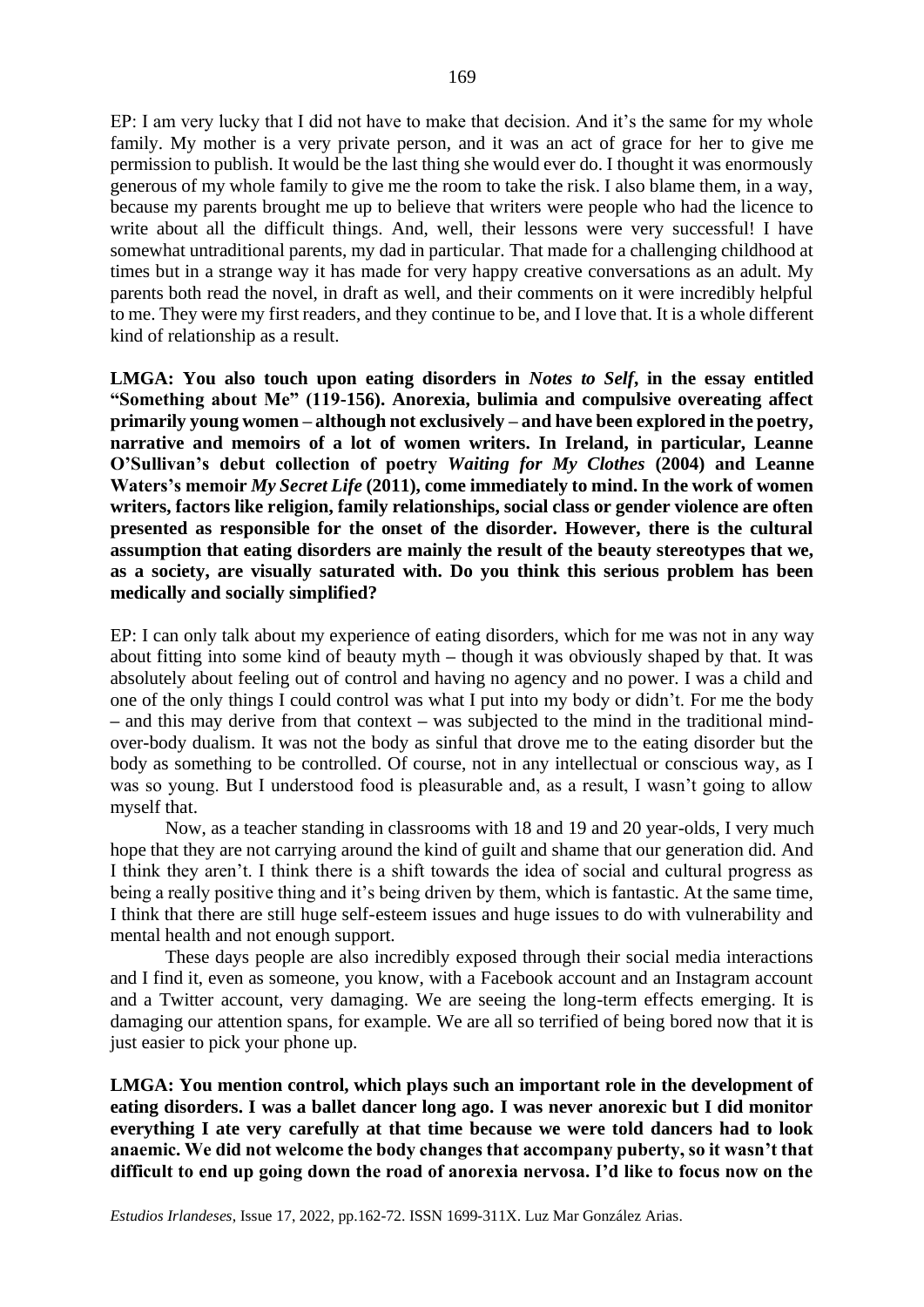**hospital experiences that you went through, both as a patient and as a carer of your father. When our bodies have to be medically examined, the aim is always noble: the cure or, at least, the alleviation of whatever symptoms are affecting us. However the "them versus me" dichotomy is always there, as our bodies – or the bodies of our beloved – are being touched and manipulated, even surgically altered sometimes. And you must trust the "them" in the dichotomy. Would you say that particularly for women – because I think there is a strong gender dimension here – these moments can be experienced as an aggression of sorts, even if we are aware of the noble aim behind them?** 

EP: Usually when we interact with the medical profession it is because we are vulnerable in some way and, as a result, everything after that needs to be interpreted within that frame. If I had one thing to say about the medical profession it is that they aren't understanding that level of vulnerability. And I would say that based on both being a patient and also a writer-inresidence at the National Maternity Hospital, where every member of the staff is doing their absolute best to have healthy mothers and healthy babies. But they are at work and will deliver nine babies a day. But for that person who is coming in that is potentially their only experience in their entire life. So there is just a complete mismatch between the kind of routine application of medical knowledge and expertise, and theory, to a person's body versus the person who owns that body and every single feeling they have is meaningful to them. And, when you have a simultaneously underfunded and very expensive medical system **–** and in Ireland what we effectively have is a private healthcare system because the public healthcare system is just struggling so much **–** when you have that kind of system where you only have a 10-minute slot with your doctor in order to convey all of these things about yourself, and they are not listening because they've got to see five other patients *this* hour, you know, it cannot be good for anybody's health.

**LMGA: Even at a linguistic level there is this huge problem of communication because often the doctors or nurses don't have the time, as you said, and the information about your own diagnosis and treatment doesn't get to you in the best possible way. Often the language used is too specialised and the empathy we hope for is not, in general, there. We all know exceptions to this, of course. But roughly speaking, there is still an awful lot of work to do in the way the medical establishment communicate a diagnosis, particularly a bad one, to a patient or their relatives.** 

EP: Absolutely. And I can't tell you how many women I have spoken to who have lost babies or have had adverse outcomes and their communication with their doctor made everything worse. Even when the doctor is trying to be nice, but they're not thinking, or they're not trained, or there's just this huge emotional gap. In a moment when you think that it can't get any worse, your doctor might say "Well, Mother Nature has her reasons", and that probably seems to them an acceptable thing to say. It is not. It is not okay, and that is what you are talking about, the empathy gap. It is a complete lack of empathy.

**LMGA: The second essay in** *Notes to Self***, "From the Baby Years" (35-77), is a harrowing account of the frustration and pain associated with infertility and a miscarriage. You tell us about how you and your partner were kept in the dark about the loss of your foetus. The History of Medicine has shown us that religion has often influenced medical decisions to the point of making patients, particularly women, invisible. In what way is the Ireland of the 21 st century different from the Ireland of the 1980s when it comes to reproductive rights and women's health issues?**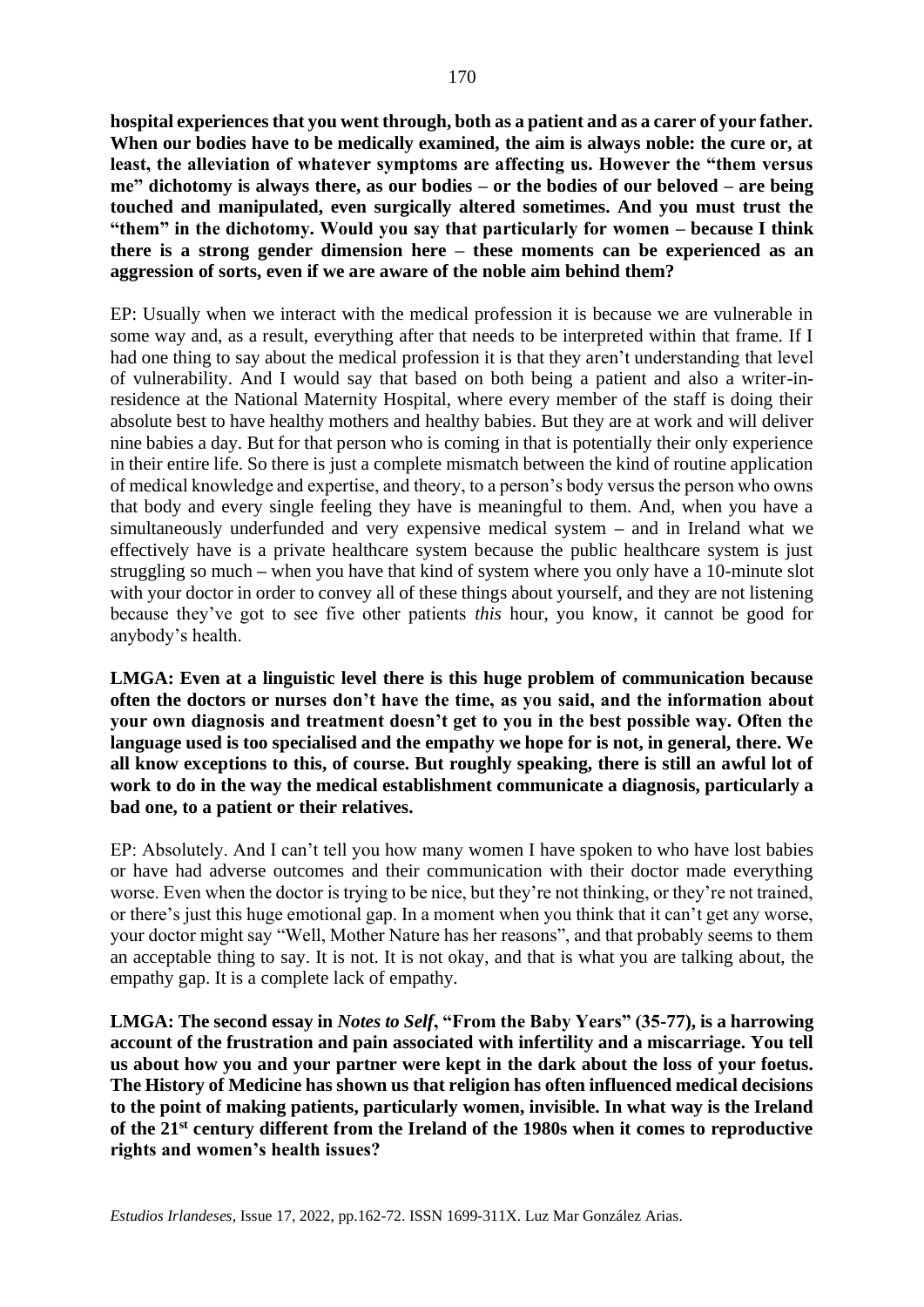EP: It's different. I still don't think it's ideal. While I was writer-in-residence at Holles Street, there were people who came with white coffins to stand outside in protest at women's reproductive rights. That's a terrible context to have to make a difficult decision in. It's better for sure, but it's slow. It's a relief that we're not going backwards like other countries.

### **LMGA: Did the success of** *Notes to Self* **put pressure on you when writing** *Ruth & Pen***?**

EP: I need to protect my projects when they're new, and for a long time I didn't tell anyone I was trying to write a novel. I was worried I would lose the spark or the energy, and also about the pressure. I was really lucky to once more work with a really generous editor, who protected me too! Now, though, I can't pretend I'm not feeling the pressure. I read a great piece of advice from another writer, Madeleine Dore, who said we should check our own expectations. I simply can't believe I wrote a novel. That's more than I thought I'd ever do.

Thank you very much for this conversation, Emilie. And for your honesty and generosity. Dublin-Avilés (Asturias), 2022

## **Works Cited**

De Fréine, Celia (2005). *Scarecrows at Newtownards*. Dublin: Scotus Press.

- Evans, Martina (2018). "*Notes to Self: Essays*, by Emilie Pine: Startling Essays on Addiction, Infertility and Rape." *The Irish Times* (July 21). [https://www.irishtimes.com/culture/books/notes-to-self-essays-by-emilie-pine](https://www.irishtimes.com/culture/books/notes-to-self-essays-by-emilie-pine-startling-essays-on-addiction-infertility-and-rape-1.3566926)[startling-essays-on-addiction-infertility-and-rape-1.3566926.](https://www.irishtimes.com/culture/books/notes-to-self-essays-by-emilie-pine-startling-essays-on-addiction-infertility-and-rape-1.3566926)
- Fernández Abad, Ana (2018). "Emilie Pine: 'Para cambiar algo, el feminismo debe ser *mainstream'.*" *El País* (March 29). [https://smoda.elpais.com/feminismo/emilie-pine](https://smoda.elpais.com/feminismo/emilie-pine-para-cambiar-algo-el-feminismo-debe-ser-mainstream)[para-cambiar-algo-el-feminismo-debe-ser-mainstream.](https://smoda.elpais.com/feminismo/emilie-pine-para-cambiar-algo-el-feminismo-debe-ser-mainstream)
- Flynn, Deirdre (2020). "On Being Precarious." *Irish University Review* 50 (1): 51*-*4.

Gleeson, Sinéad (2019). *Constellations: Reflections from Life*. London: Picador.

- Kellaway, Kate (2019). "Emilie Pine: 'I Wrote the Essays I Needed to Read'." *The Guardian* (January 26). [https://www.theguardian.com/books/2019/jan/26/books-interview-notes](https://www.theguardian.com/books/2019/jan/26/books-interview-notes-to-self-emilie-pine)[to-self-emilie-pine.](https://www.theguardian.com/books/2019/jan/26/books-interview-notes-to-self-emilie-pine)
- Maleney, Ian (2019). *Minor Monuments: Essays*. Dublin: Tramp Press.
- O'Sullivan, Leanne (2004). *Waiting for My Clothes*. Northumberland: Bloodaxe.
- Pine, Emilie (2018). *Notes to Self: Essays*. Dublin: Tramp Press.

Waters, Leanne (2011). *My Secret Life: A Memoir of Bulimia*. Meath: Maverick House.

**Luz Mar González-Arias** is Senior Lecturer in the English Department, University of Oviedo. Her research is primarily in the areas of body theory and Medical Humanities, as applied to the work of contemporary Irish women poets and visual artists. Her recent publications include essays on eating disorders, PTSD, cancer, hepatitis C, disability, ageing, and death in *Irish University Review*, *RISE: Review of Irish Studies in Europe*, *Eire-Ireland*, *The Nordic Irish Studies Journal* and the Palgrave volume *Animals in Irish Literature and Culture*. She has edited *National Identities and Imperfections in Contemporary Irish Literature* (Palgrave, 2017), and co-edited (with Monika Glosowitz) the special issue of *The Polish Journal of Aesthetics* on "The Affective Aesthetics of the Body in Pain" (51-4/2018). In 2016 and 2017 she curated the performances and exhibition of Amanda Coogan at the Niemeyer Centre (Avilés, Asturias). She is the coordinator of the Research Group *HEAL: Health, Environment, Arts and Literature* [\[www.unioviedo.es/heal\]](http://www.unioviedo.es/heal) and PI of the research project "END: Illness in the Age of Extinction.